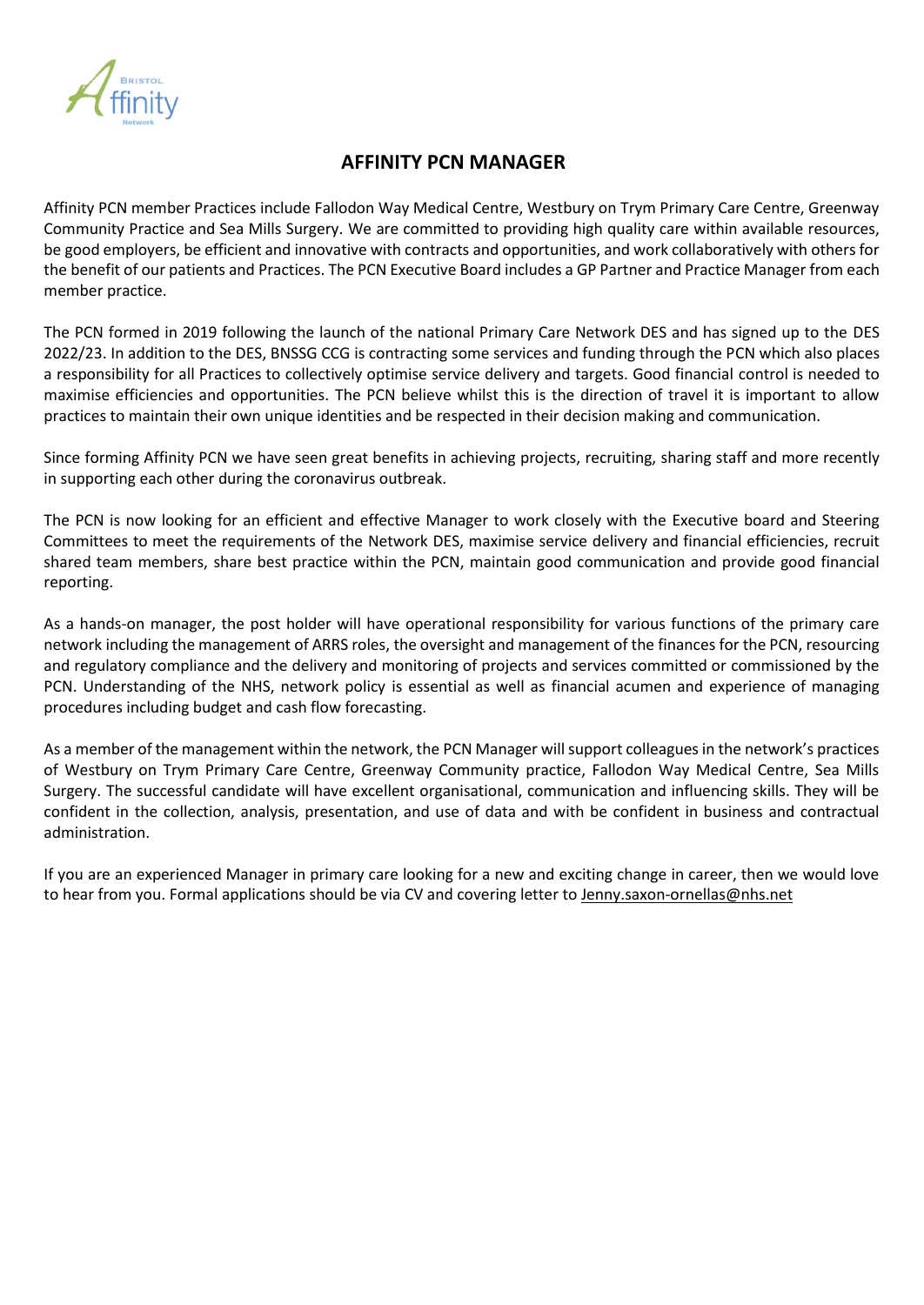### **AFFINITY PCN MANAGER JOB DESCRIPTION**

| <b>JOB TITLE:</b>      | Primary Care Network Manager                                            |
|------------------------|-------------------------------------------------------------------------|
| <b>SARALRY:</b>        | £40,000 - £46,000 fte                                                   |
| <b>LOCATION:</b>       | Base practice to be confirmed. Required to work at all practices.       |
| <b>HOURS:</b>          | 25 - 37.5 (working pattern to be flexible to meet the needs of the PCN. |
| <b>ACCOUNTABLE TO:</b> | Affinity PCN Executive Team                                             |
| <b>REPORTS TO:</b>     | Clinical Director & Nominated PCN Practice Manager                      |

#### JOB PURPOSE:

To work closely with the PCN executive board to provide operational support and guidance to enable the Network to meet its agreed aims and objectives. Support the implementation of strategic goals and be innovative and able to use own initiative. Ensure that the requirements of PCN are being met, maximise opportunities, ensure contracts and financial management are well managed and transparent. Ensure that good communication is maintained, good relationships are fostered and the requirements of the PCN Agreement are adhered to.

#### KEY RELATIONSHIPS:

- Internal: Clinical Director, Executive GP partners, Practice Managers, other Steering committees within the PCN and PCN/Practice staff.
- External: Other PCN managers, One Care GP federation, CCG, NHSE, Public Health, other health and social care providers, the voluntary/independent sector, patients and patient representatives and others as appropriate to meeting the aims of the PCN.

| <b>MAIN DUTIES AND</b><br>RESPONSIBILITIES: | Support the implementation of strategies to move the PCN along the Maturity<br>$\bullet$<br>Matrix over the coming years.<br>Support the promotion of a culture which encourages teamwork, sharing of best<br>practice/education and continuous improvement. Foster good communications<br>and relationships with and between member Practices, as well as other colleagues.<br>Assist and advise on the management and delivery of the PCN DES, CCG contracts<br>$\bullet$<br>and any other contracts or requirements. Report and advise on achieving<br>objectives and targets.<br>Maintain good financial control and report accordingly to the Clinical Director and<br>$\bullet$<br>Board on finances and cash flow.<br>Ensure that payments to Practices are made in a timely manner.<br>٠<br>Ensure that the PCN gets best value and maximises efficiencies with regard to its<br>finances and commitments.<br>Coordinate the recruitment of new ARRS funded roles and the appropriate<br>deployment of the roles within the PCN.<br>Coordinate and oversee the HR management of ARRS roles applying HR policies as<br>appropriate.<br>Work with other health and social care colleagues, as well as the voluntary sector,<br>in order to provide the best possible patient care within an integrated care system.<br>Coordinate the Development of PCN management tools, including GP team net,<br>$\bullet$<br>HR policies, eLearning etc.<br>Co-ordinate and service PCN meetings and events, including setting dates,<br>$\bullet$<br>preparing agendas, taking minutes, maintaining an action plan, and<br>communicating decisions to the wider PCN.<br>Keep abreast of national and local information to inform and advise members of<br>the Network. |
|---------------------------------------------|--------------------------------------------------------------------------------------------------------------------------------------------------------------------------------------------------------------------------------------------------------------------------------------------------------------------------------------------------------------------------------------------------------------------------------------------------------------------------------------------------------------------------------------------------------------------------------------------------------------------------------------------------------------------------------------------------------------------------------------------------------------------------------------------------------------------------------------------------------------------------------------------------------------------------------------------------------------------------------------------------------------------------------------------------------------------------------------------------------------------------------------------------------------------------------------------------------------------------------------------------------------------------------------------------------------------------------------------------------------------------------------------------------------------------------------------------------------------------------------------------------------------------------------------------------------------------------------------------------------------------------------------------------------------------------------------------------------------------------------------------------------------|
|                                             |                                                                                                                                                                                                                                                                                                                                                                                                                                                                                                                                                                                                                                                                                                                                                                                                                                                                                                                                                                                                                                                                                                                                                                                                                                                                                                                                                                                                                                                                                                                                                                                                                                                                                                                                                                    |
|                                             |                                                                                                                                                                                                                                                                                                                                                                                                                                                                                                                                                                                                                                                                                                                                                                                                                                                                                                                                                                                                                                                                                                                                                                                                                                                                                                                                                                                                                                                                                                                                                                                                                                                                                                                                                                    |
|                                             | Represent the PCN in a professional and informed manner when required.                                                                                                                                                                                                                                                                                                                                                                                                                                                                                                                                                                                                                                                                                                                                                                                                                                                                                                                                                                                                                                                                                                                                                                                                                                                                                                                                                                                                                                                                                                                                                                                                                                                                                             |
|                                             | Coordinate and implement the legal and compliance requirements of member<br>$\bullet$<br>Practices to meet the requirements of the CQC.                                                                                                                                                                                                                                                                                                                                                                                                                                                                                                                                                                                                                                                                                                                                                                                                                                                                                                                                                                                                                                                                                                                                                                                                                                                                                                                                                                                                                                                                                                                                                                                                                            |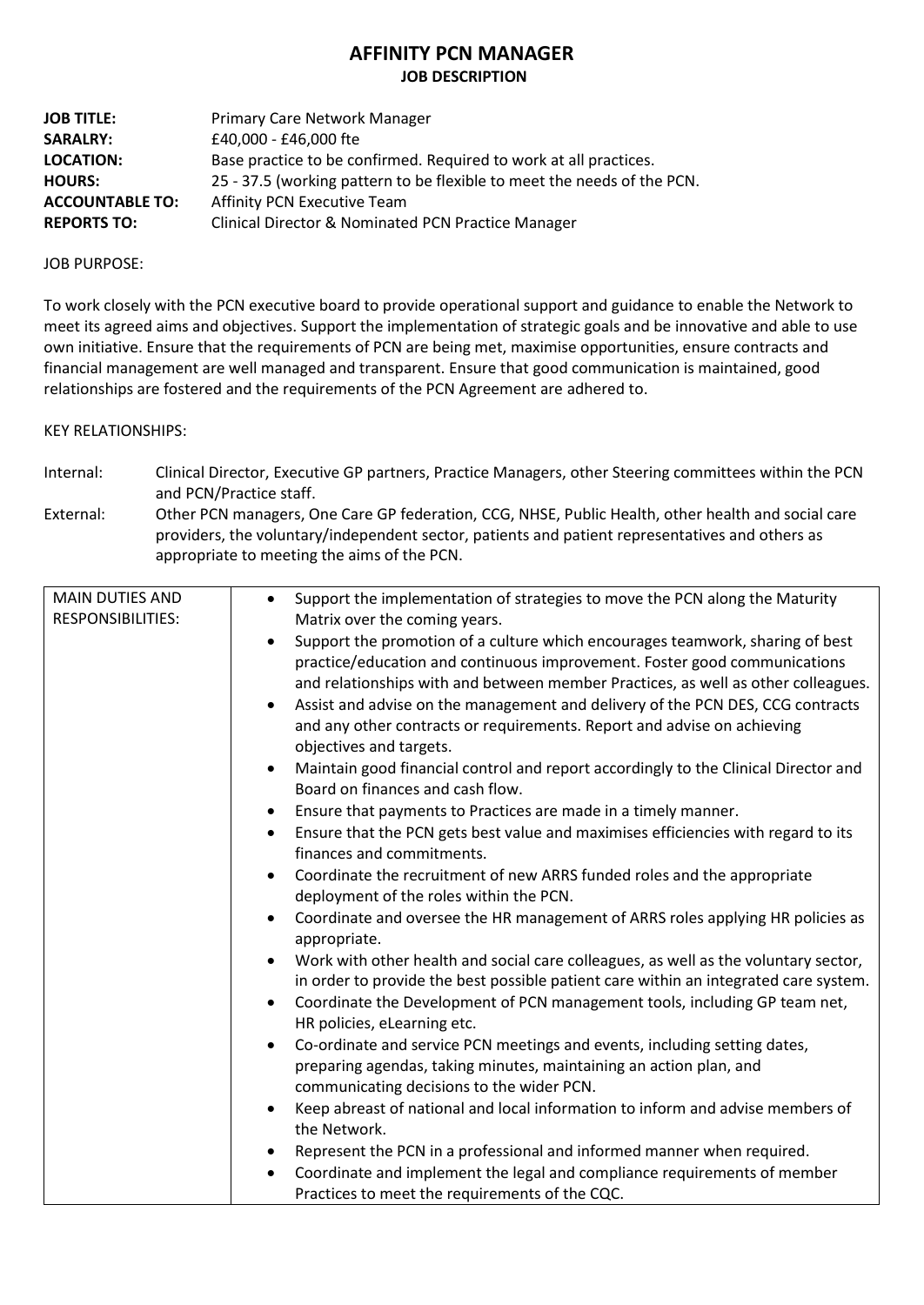## **Key Duties:**

| <b>FINANCE</b>         | Maintain good financial systems and reporting to both the Board and the<br>$\bullet$<br>Accountant.                                                                                                                                                        |
|------------------------|------------------------------------------------------------------------------------------------------------------------------------------------------------------------------------------------------------------------------------------------------------|
|                        | Monitor and check the accuracy of submissions to ensure that financial claims are<br>maximised.                                                                                                                                                            |
|                        | Prepare the PCN budget/forecast and share a quarterly financial update to keep<br>members informed. Ensure year end accruals are communicated to members.                                                                                                  |
|                        | Administer and monitor payroll and reimbursement for all ARRS staff.<br>٠                                                                                                                                                                                  |
|                        | Ensure that the PCNs resources are managed and maintained for maximum<br>٠<br>effectiveness through:                                                                                                                                                       |
|                        | Ensuring financial risks are recognised and appropriate action taken.                                                                                                                                                                                      |
|                        | Monitoring income and expenditure and identifying significant deviations from<br>plan.                                                                                                                                                                     |
|                        | Planning cash flow to ensure that funds are available as required.                                                                                                                                                                                         |
|                        | Ensuring all claims are submitted in good time and payment made and received.                                                                                                                                                                              |
|                        | Ensuring the allocation of resources is fair and equitable.                                                                                                                                                                                                |
| <b>HUMAN RESOURCES</b> | Lead the recruitment process of the Affinity PCN workforce actively engaging with<br>$\bullet$<br>practice managers during the process.                                                                                                                    |
|                        | Maintain adequate staffing levels to meet the commitments of the PCN. Monitoring<br>skill-mix and deployment of staff.                                                                                                                                     |
|                        | Ensuring mandatory training and protocols are up to date and records of completion<br>are kept for all ARRS staff.                                                                                                                                         |
|                        | Monitor and review PCN staff handbook and ensure all aspects of the handbook are<br>implemented.                                                                                                                                                           |
|                        | Maintain up to date Human Resources records for all ARRS staff in line with<br>$\bullet$<br>employment and CQC requirements.                                                                                                                               |
|                        | Conduct annual appraisals and process annual pay reviews as appropriate and in line<br>with ARRS budgets.                                                                                                                                                  |
| ORGANISATIONAL         | Work closely with the Practice management team to support the aims of the PCN<br>and make efficiencies in ways of working.                                                                                                                                 |
|                        | Ensure that the PCN has appropriate corporate policies and procedures in place. This<br>$\bullet$<br>will include developing policies for Practices to jointly adopt, e.g. Business Continuity,<br>HR management and Information governance.               |
|                        | Prepare business plans, bids and reports as required.                                                                                                                                                                                                      |
|                        | Prepare and annually update the Network Strategic Development Plan (and any<br>other written information requested by the management committee), oversee the<br>implementation of the aims and objectives and feedback on progress at Network<br>meetings. |
| IT/GOVERNANCE          | Ensure the PCN's compliance with professional regulations, GDPR and FOI along<br>$\bullet$<br>with other relevant legislation.                                                                                                                             |
|                        | Ensure compliance with the PCN Data Sharing Agreement and prepare the PCN<br>٠<br>Privacy Notice together with Data Impact Assessments.                                                                                                                    |
|                        | Liaise with IT suppliers and providers to meet the needs of the PCN.                                                                                                                                                                                       |
|                        | Ensure ARRS staff have appropriate access IT applications and hardware on<br>commencement.                                                                                                                                                                 |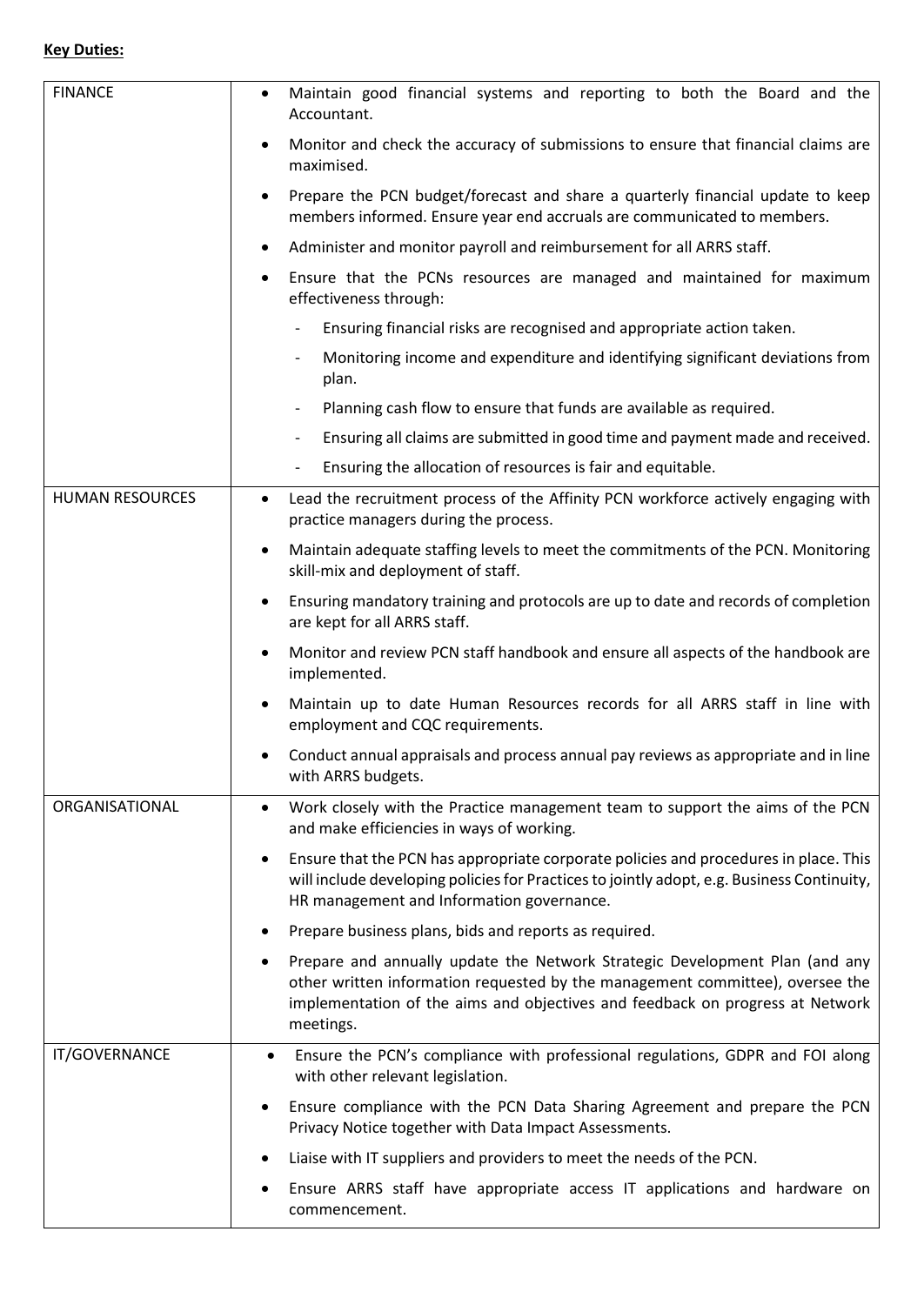|                           | • Carry out data searches and reports in order to manage contracts, claims,<br>benchmarking and reporting.                                                 |  |
|---------------------------|------------------------------------------------------------------------------------------------------------------------------------------------------------|--|
| <b>MARKETING &amp; PR</b> | Develop and implement a public relations programme to promote Affinity PCN (to<br>include attendance and presentations at events hosted by the Network.    |  |
|                           | Attendance at meetings to include operational meetings, executive team meetings,<br>steering group meetings and external meetings of value to the project. |  |

# **Personal Specification**

| <b>Criteria</b>                            | <b>Essential</b>                                                                                                                                                                                                                                                                                                                                                                                                                                                                                                                                                         | <b>Desirable</b>                                                                                                                                                                                                                                                                                                           |
|--------------------------------------------|--------------------------------------------------------------------------------------------------------------------------------------------------------------------------------------------------------------------------------------------------------------------------------------------------------------------------------------------------------------------------------------------------------------------------------------------------------------------------------------------------------------------------------------------------------------------------|----------------------------------------------------------------------------------------------------------------------------------------------------------------------------------------------------------------------------------------------------------------------------------------------------------------------------|
| <b>Qualifications/Attainments</b>          | Degree or similar qualification or                                                                                                                                                                                                                                                                                                                                                                                                                                                                                                                                       | Masters level qualification in                                                                                                                                                                                                                                                                                             |
|                                            | minimum of five years' experience<br>at an equivalent level to the role.                                                                                                                                                                                                                                                                                                                                                                                                                                                                                                 | Management.                                                                                                                                                                                                                                                                                                                |
| <b>Experience and Skills</b>               | Experience of working within<br>$\bullet$                                                                                                                                                                                                                                                                                                                                                                                                                                                                                                                                | Previous experience of<br>$\bullet$                                                                                                                                                                                                                                                                                        |
|                                            | governance or quality within a<br>commissioning environment<br>Build strong personal relationships<br>and have effective formal and<br>informal networks.<br>Report writing and providing<br>assurance.<br>Monitoring individuals and teams.<br>Converting strategy into practical<br>delivery.<br>Project management.<br>٠<br>Excellent interpersonal skills<br>Literate and a good all-round<br>communicator.<br>IT and keyboard and social media<br>skills.<br>Good negotiation skills.<br>Budget management experience.<br>Analytical and problem-solving<br>skills. | leading change<br>management projects.<br>Working with multi-<br>$\bullet$<br>disciplinary health teams.<br>Accountancy qualification<br>$\bullet$<br>Project /programme<br>$\bullet$<br>management certification<br><b>PRINCE</b><br>Knowledge and experience<br>$\bullet$<br>of working in primary or<br>secondary care. |
| <b>Special attributes and</b><br>knowledge | Understanding of the health care<br>$\bullet$<br>system in relation to                                                                                                                                                                                                                                                                                                                                                                                                                                                                                                   | Understanding and<br>$\bullet$<br>experience of working in the                                                                                                                                                                                                                                                             |
|                                            | commissioners.<br>Demonstrates a high level of                                                                                                                                                                                                                                                                                                                                                                                                                                                                                                                           | health and care system,<br>Current network                                                                                                                                                                                                                                                                                 |
|                                            | integrity.                                                                                                                                                                                                                                                                                                                                                                                                                                                                                                                                                               | configuration and future<br>requirements.                                                                                                                                                                                                                                                                                  |
| <b>Others</b>                              | Ability to use own initiative, follow<br>tasks through and work with a high                                                                                                                                                                                                                                                                                                                                                                                                                                                                                              |                                                                                                                                                                                                                                                                                                                            |
|                                            | level of autonomy.<br>Be responsive and agile, adapting                                                                                                                                                                                                                                                                                                                                                                                                                                                                                                                  |                                                                                                                                                                                                                                                                                                                            |
|                                            | to a rapidly changing environment.                                                                                                                                                                                                                                                                                                                                                                                                                                                                                                                                       |                                                                                                                                                                                                                                                                                                                            |
| <b>Circumstances</b>                       | Ability to work flexibly (including<br>$\bullet$<br>some work outside usual hours).                                                                                                                                                                                                                                                                                                                                                                                                                                                                                      |                                                                                                                                                                                                                                                                                                                            |